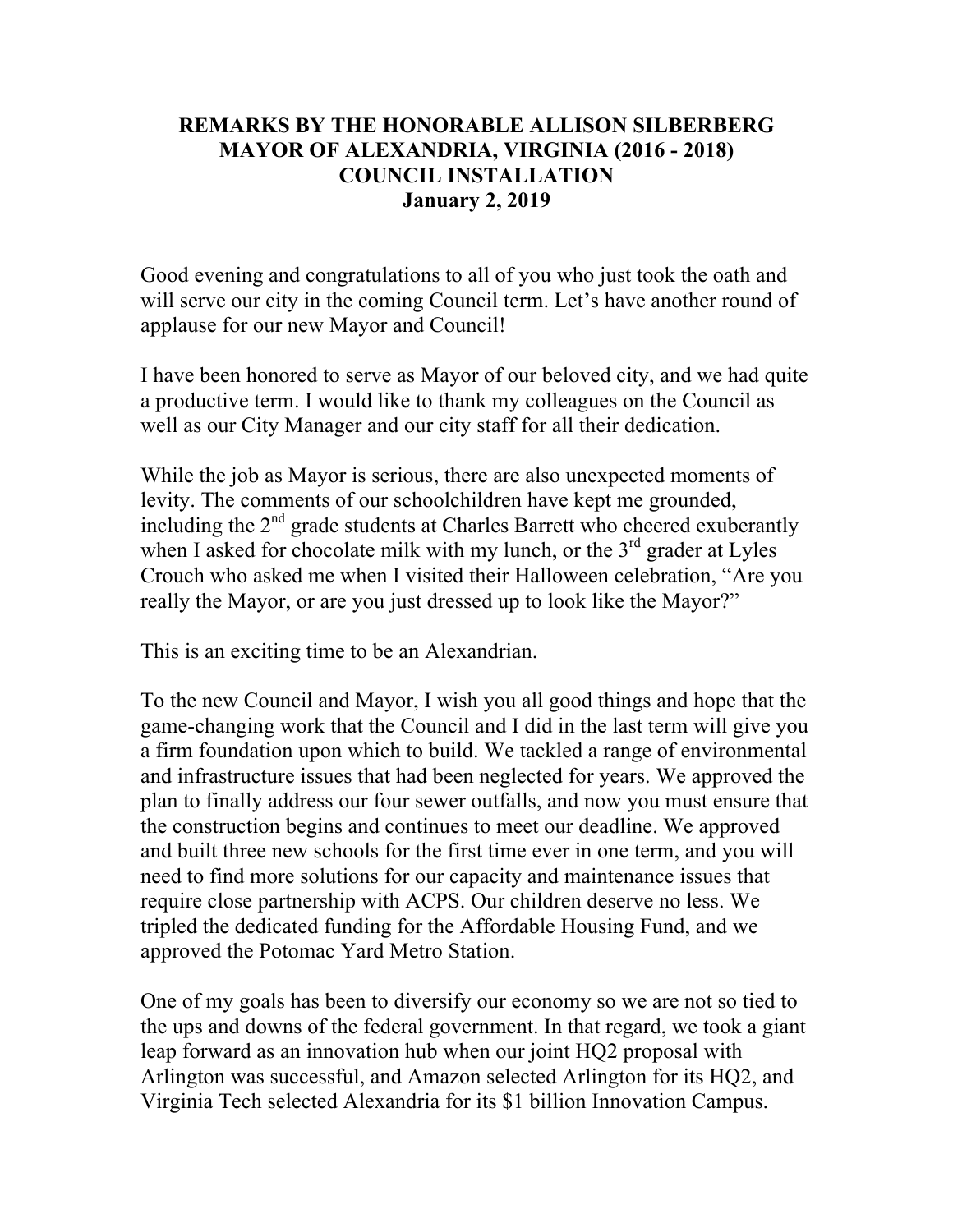Innovation and technology are our future, and this deal has solidified that future for generations.

I began my term as Mayor pushing for an ethics reform and transparency initiative, and I am proud of the ethics reform we passed and that this is the first time the ethics pledge has become part of the Council installation. These words are not hollow. As the pledge states, you will put the public interest first, and serve with integrity, impartiality, and transparency. As I stated at the last Public Hearing, I hope you will further strengthen our current ethics standards during your term.

I am proud that during my term as Mayor, we adopted the Statement on Inclusiveness, which I initiated and drafted and is posted across our city and begins with the line that Alexandria is a city of kindness and compassion. I hope this Council will quickly reaffirm your commitment to this Statement. Diversity is a core value and speaks to who we are as a community.

We are a city where everyone has a place at the table and where all voices must be heard. City Hall is not separate from the people. City Hall is the people. As important as it is to serve with an eye on our budget, it is also incumbent upon all of us to serve with one's heart.

As Alexandria moves forward to embrace its exciting future, we must continue to be good stewards of our unique history that is really our nation's history. Millions of visitors come to Alexandria each year, and this has fueled our economy for decades. While technology and innovation will help build our future, our wealth of historic resources is a significant part of our future and the envy of communities across our country. I am proud that we have found new ways to tell all aspects of our city's history, whether at the incredibly moving Freedom House Museum or at Fort Ward Park.

Above all, I would especially like to thank the people of Alexandria for giving me the incredible honor to serve as your Mayor. I have loved hearing your concerns and working toward solutions with you. You devote thousands of hours to serve on boards, commissions, civic associations, and nonprofits on behalf of our city. I am grateful to you, because you make a huge difference in our city.

I have reveled in the joy of business owners as they were finally achieving their lifelong dream of opening a business. I have celebrated marriages,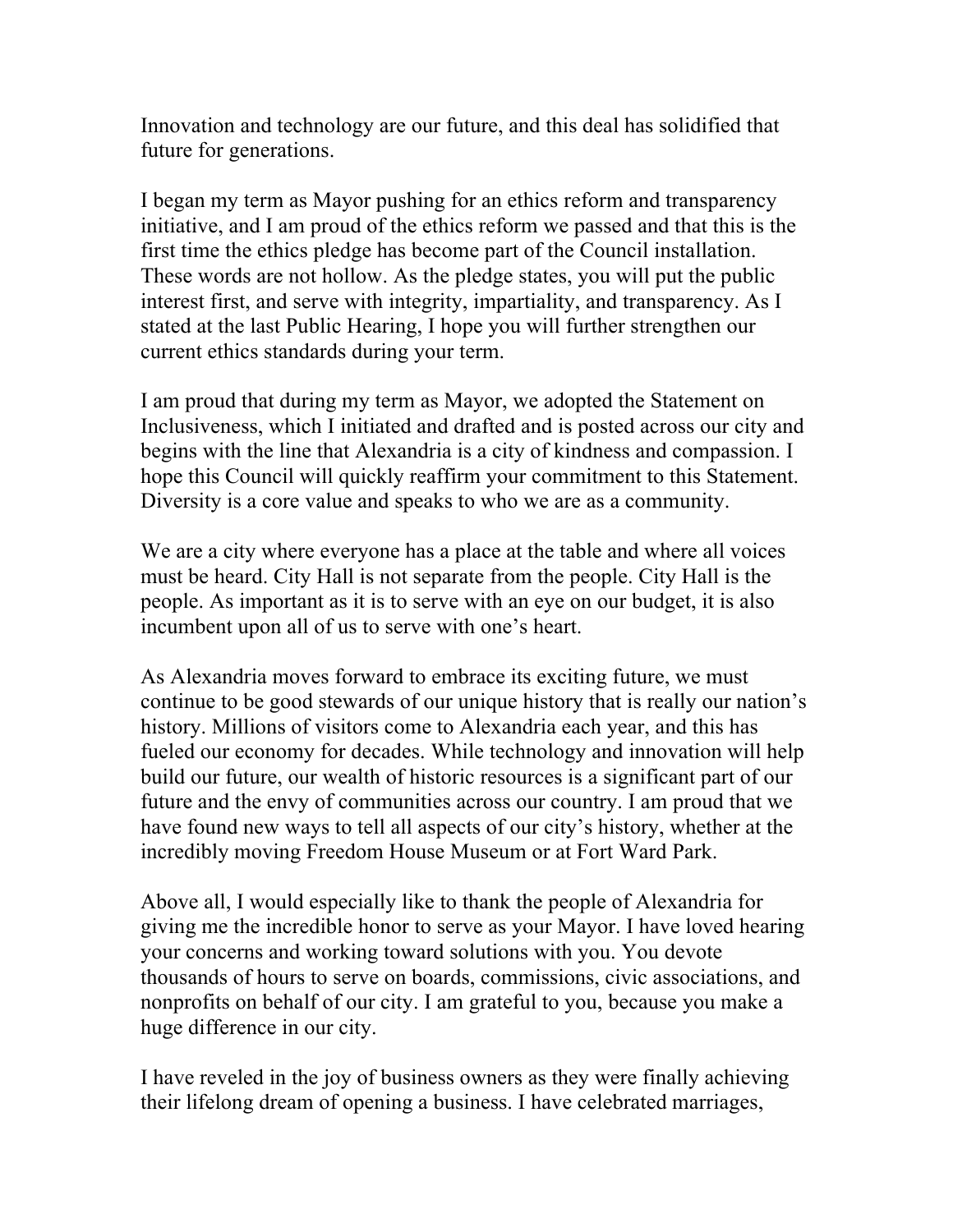rejoiced in new births, and shared the birthday celebrations for our oldest residents. I have attended religious services for all faiths.

I have visited our schools and hosted countless school groups at City Hall so our children can better understand and feel more connected to their government. I have been inspired by the depth of their questions and the goals they seek to reach. I was deeply moved to bear witness at George Mason Elementary School when students staged a walkout in silent protest for gun reform after the Parkland High School shooting.

I have also stood with people in times of unthinkable sorrow when they have lost loved ones.

And we all remember that fateful morning in June 2017 when the horrific shooting took place at Simpson Field. As soon as the all-clear was given, residents immediately ran out of their homes and brought the first responders cold water, refreshments, and hugs. That is our community. We stood strong that summer morning, and later that afternoon, we marched in solidarity to candlelight vigils across our city. I am so proud of the resilience that our community demonstrated at that dark hour, for we would not and did not let the shooting define us. And we will always be grateful to all our first responders who ran toward danger and saved lives.

Alexandria, we are a tight-knit community, a city of great neighborhoods, a city with a golden, historic past, and a city with a bright innovation future. We're a great city with a small-town feel that loves its annual traditions like the Del Ray Halloween parade, the Scottish Christmas Walk, the George Washington Parade, and the St. Patrick's Day Parade.

In a world that can seem disconnected, we are blessed to have strong ties that bind, ties that most communities can only dream of. And we must continue to nurture those ties and remember that what we say and do has the power to strengthen or fray those ties. We must continue to strengthen the ties that bind. And I believe we must always govern with a moral compass.

For me, this is a time of gratitude. I am grateful to have been your Mayor and that we accomplished so much together. I am grateful to all those who encouraged and helped me every step of the way. I look forward to seeing all the good things unfold for our beloved city. And I look forward to the next